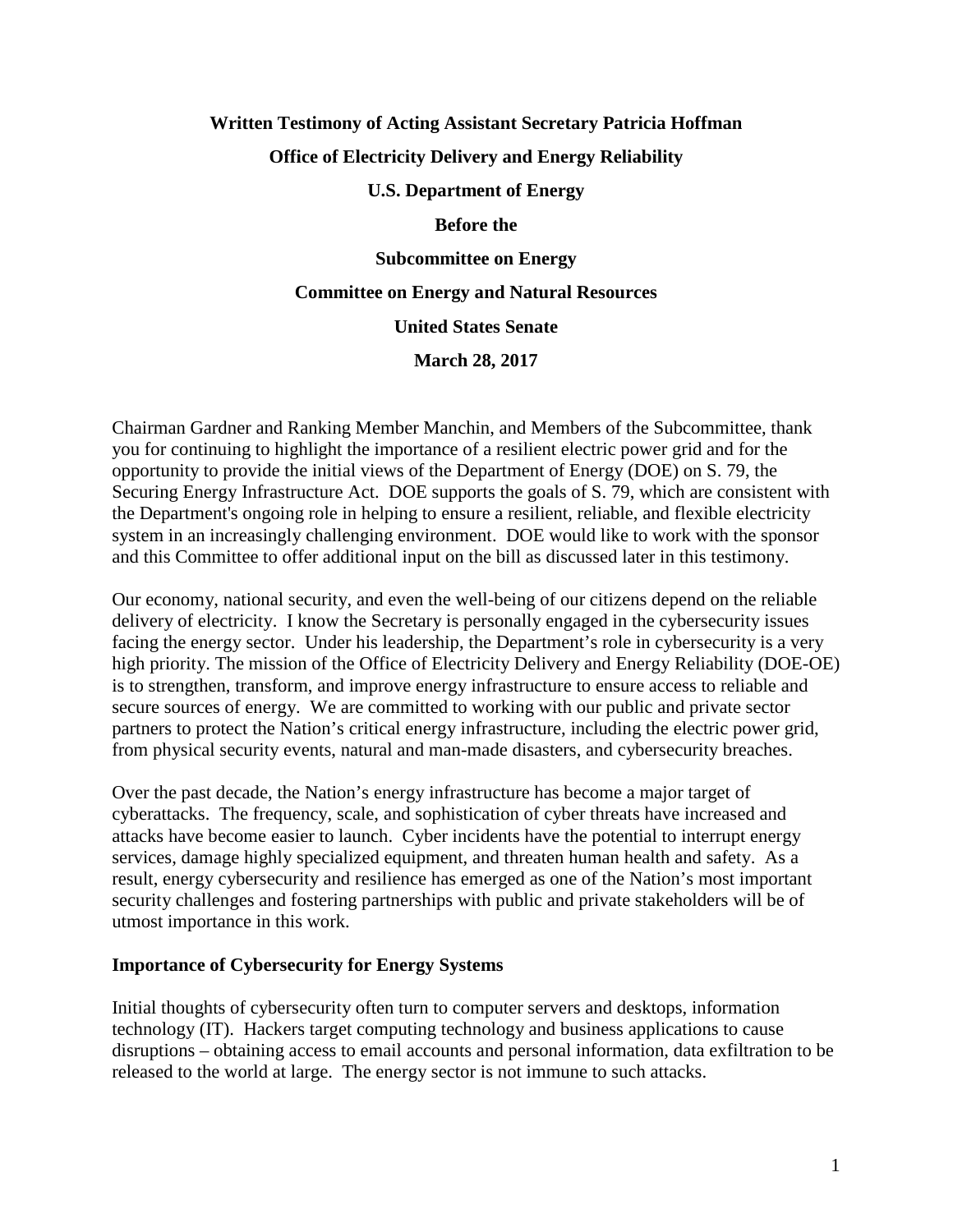In the 2012 Shamoon attack, weaponized malware hit 15 state bodies and private companies in Saudi Arabia, wiping more than 35,000 hard drives of Saudi Aramco, from which the company took more than two weeks to recover. And again in January of this year, Shamoon 2 hit three state agencies and four private sector companies in Saudi Arabia, leaving them offline for at least 48 hours.

These cyberattacks affect not only business systems, but can also target the operating technology of energy delivery systems and other critical infrastructure as well. Electric utilities, oil and natural gas providers, hydro and nuclear facilities, along with financial, water, communications, transportation, and healthcare sectors are prime targets for cyber-attacks. The disruption of any one of these is not only inherently problematic, it also hampers the ability to respond to any type of emergency event.

In December 2015, the first known successful cyber-attack on a power grid took place in Ukraine. Over 225,000 residents were left without power for several hours in the coordinated attack, and a second attack occurred in December 2016 that left portions of Kiev without electricity. Domestically, the 2013 cyber-attack on the Bowman Dam in Rye, New York illustrated the multitude of targets available to and being surveilled by hackers.

# **The Ecosystem of Resilience**

To address these challenges, it is critical for us to be proactive and cultivate what I call an ecosystem of resilience: a network of producers, distributors, regulators, vendors, and public partners, acting together to strengthen our ability to prepare, respond, and recover. We continue to partner with industry, Federal agencies, local governments, and other stakeholders to quickly identify threats, develop in-depth strategies to mitigate those threats, and rapidly respond to any disruptions. The DOE National Laboratories have been the keystone in many endeavors to address new and existing cybersecurity concerns.

## **Importance of Partnerships**

The U.S. Department of Energy has collaborated with the energy sector for nearly two decades in voluntary public-private partnerships that engage energy owners and operators at all levels technical, operational, and executive, along with state and local governments—to identify and mitigate physical and cyber risks to energy systems.

These partnerships are built on a foundation of earned trust that promotes the mutual exchange of information and resources to improve the security and resilience of critical energy infrastructures. These relationships acknowledge the special security challenges of energy delivery systems and leverage the distinct technical expertise within industry and government to develop solutions.

The security and integrity of energy infrastructure is both a state and Federal government concern because energy underpins the operations of every other type of critical infrastructure; the economy; and public health and safety. The owners and operators of energy infrastructure, however, have the primary responsibility for the full spectrum of cybersecurity risk management: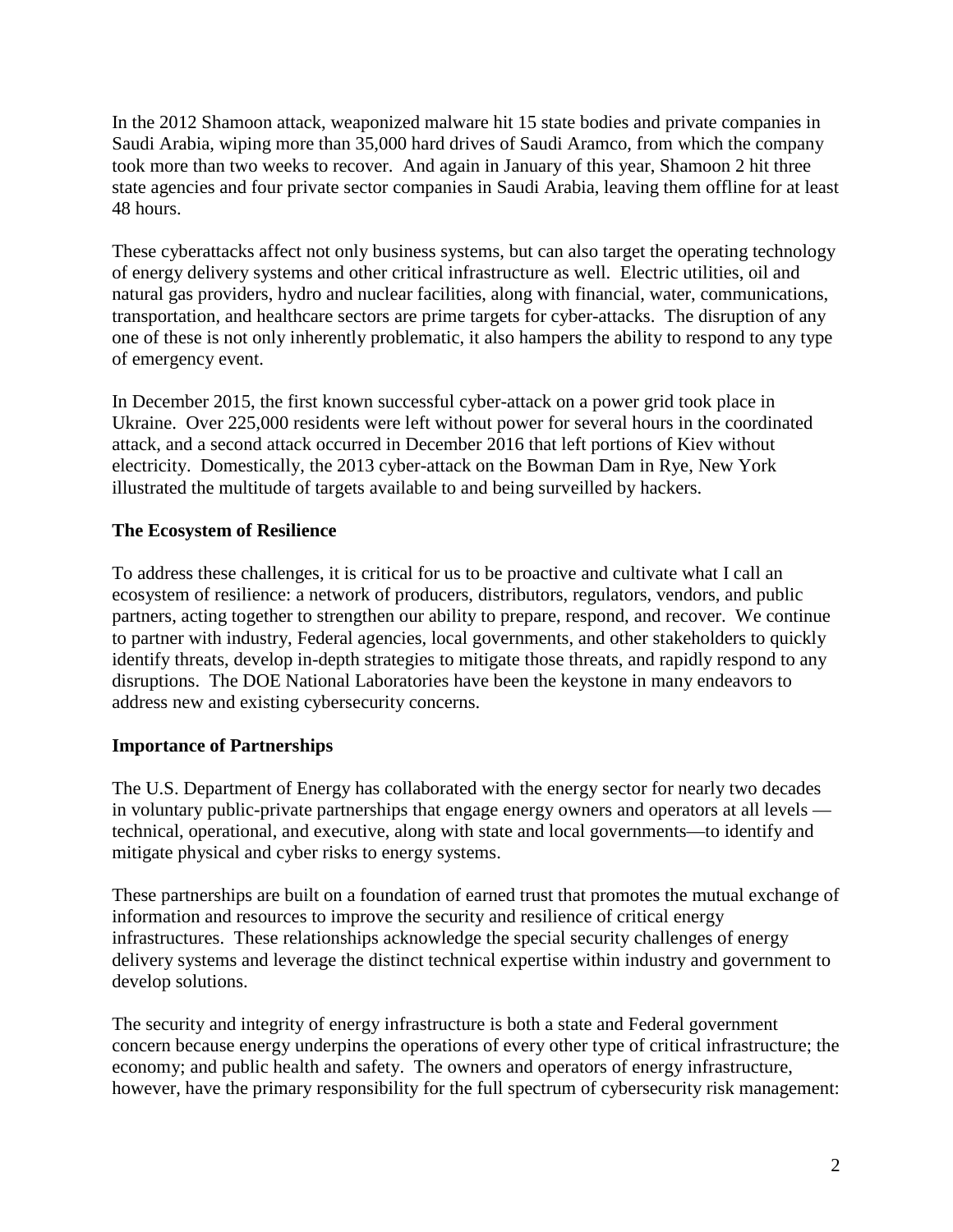identify assets, protect critical systems, detect incidents, respond to incidents, and recover to normal operations.

The first responder when the lights go out or gasoline stops flowing in the pipelines is not immediately the state or Federal Government; rather, it is industry. This is why public-private partnerships regarding cybersecurity are paramount—they recognize the distinct roles and capabilities of industry and government in managing our critical energy infrastructure risks.

Two of those partnerships are the Electricity Subsector Coordinating Council and the Oil and Natural Gas Subsector Coordinating Council, extremely strong partnerships in which DOE-OE is engaged. Each serves as a primary conduit between industry and the government to prepare for, and respond to, national-level disasters or threats to critical infrastructure. Through these relationships, cybersecurity issues can be addressed more completely and with multiple stakeholder input.

# **DOE Authority in Cybersecurity**

DOE's role in energy sector cybersecurity is established in statute and executive action. In 2015, through the Fixing America's Surface Transportation Act (FAST Act), Congress assigned DOE as the lead Sector-Specific Agency (SSA) for cybersecurity for the energy sector, building upon previous Presidential Policy Directives (PPD). PPD-41 issued in July 2016, further clarified the role of DOE as a SSA during a significant cyber incident.

The FAST Act also gave the Secretary of Energy new authority, upon declaration of a Grid Security Emergency by the President, to issue emergency orders to protect or restore critical electric infrastructure or defense critical electric infrastructure. This authority allows DOE to respond as needed to the threat of cyber and physical attacks on the grid. DOE is developing a proposed rule of procedure regarding this new authority.

While the private sector is responsible for all aspects of cybersecurity risk management of their energy systems, DOE and the Federal government play critical roles in supporting industry functions in several ways: providing partnership mechanisms that support collaboration and trust; developing supportive policies that encourage voluntary cybersecurity in the energy sector; developing tools and capabilities to conduct risk analysis; leveraging government capabilities to gather intelligence on threats and vulnerabilities, and share actionable intelligence with energy owners and operators in a timely manner; supporting energy sector incident coordination and response; facilitating the development of cybersecurity standards; and, promoting and supporting innovation and R&D for next-generation physical-cyber systems.

## **DOE's Research and Development Activities in Cybersecurity and Resilience through the National Laboratories**

Intentional, malicious challenges to our energy systems are on the rise and we are seeing threats continually increase in number and sophistication. This evolution has profound impacts on the energy sector.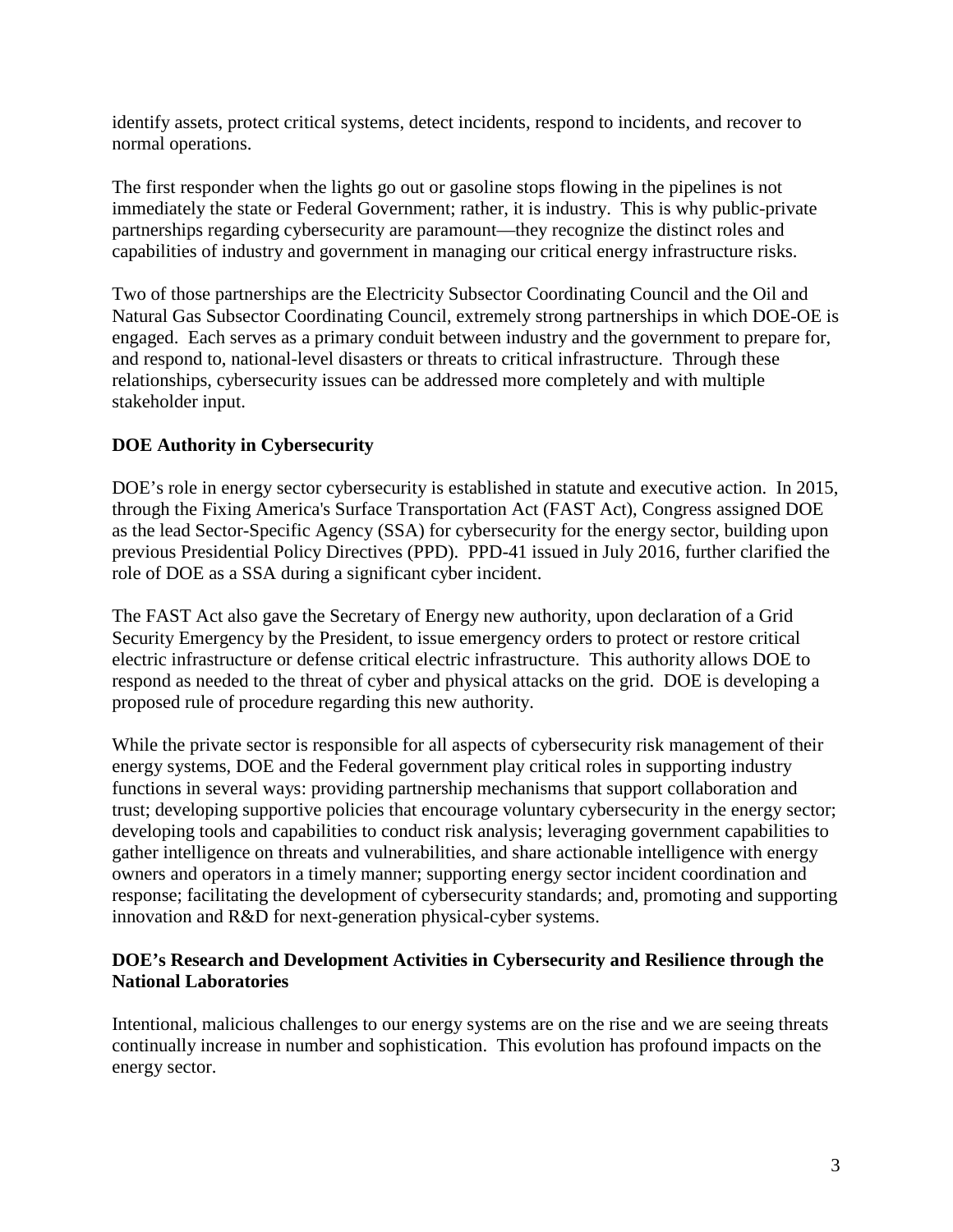Cybersecurity for energy control systems is much different than typical IT systems. Power systems must operate continuously with high reliability and availability. Upgrades and patches can be difficult and time consuming, with components dispersed over wide geographic regions. Further, many assets are in publicly accessible areas where they can be subject to physical tampering. Real time operations are imperative and latency is unacceptable for many applications. Immediate emergency response capability is mandatory and active scanning of the network can be difficult. As a result, our National Laboratories conduct cybersecurity R&D taking into account these systemic characteristics.

DOE-OE's Cybersecurity for Energy Delivery Systems (CEDS) R&D program aligns activities with Federal and private sector priorities, envisioning resilient energy delivery control systems designed, installed, operated, and maintained to survive a cyber incident while sustaining critical functions.

The CEDS R&D program is designed to assist the energy sector asset owners by developing cybersecurity solutions for energy delivery systems through a focused research and development effort. DOE-OE co-funds projects with industry partners to make advances in cybersecurity capabilities for energy delivery systems. These research partnerships are helping to detect, prevent, and mitigate the consequences of a cyber-incident for our present and future energy delivery systems.

Since 2010, DOE-OE has invested more than \$210 million in cybersecurity research, development, and demonstration projects that are led by industry, universities, and the National Laboratories. These investments have resulted in more than 35 new tools and technologies that are now being used to further advance the resilience of the Nation's energy delivery systems.

Through all of these  $R&D$  efforts, our National Laboratories have been – and continue to be – heavily engaged in their own efforts and in partnerships with academia and industry stakeholders. The following are examples of the types of cybersecurity advancements currently pursued at our National Laboratories, building off of successful cybersecurity tools and technologies already developed:

- Argonne National Laboratory is currently working on a resilient self-healing cybersecurity framework for the power grid that will leverage Wide-Area Monitoring, Protection, and Control to prevent and mitigate cyber-attacks. The project will develop tools to prevent and mitigate cyber-attacks and enhance the resilience of the bulk power system.
- Argonne is also working on a cloud and outsourcing security framework for power grid applications as well as cybersecurity for distributed energy resources (DER). This project will help ensure that implementation of cloud-based architecture and DER in the energy sector are deployed with security built-in to maintain resilience during cyberattacks.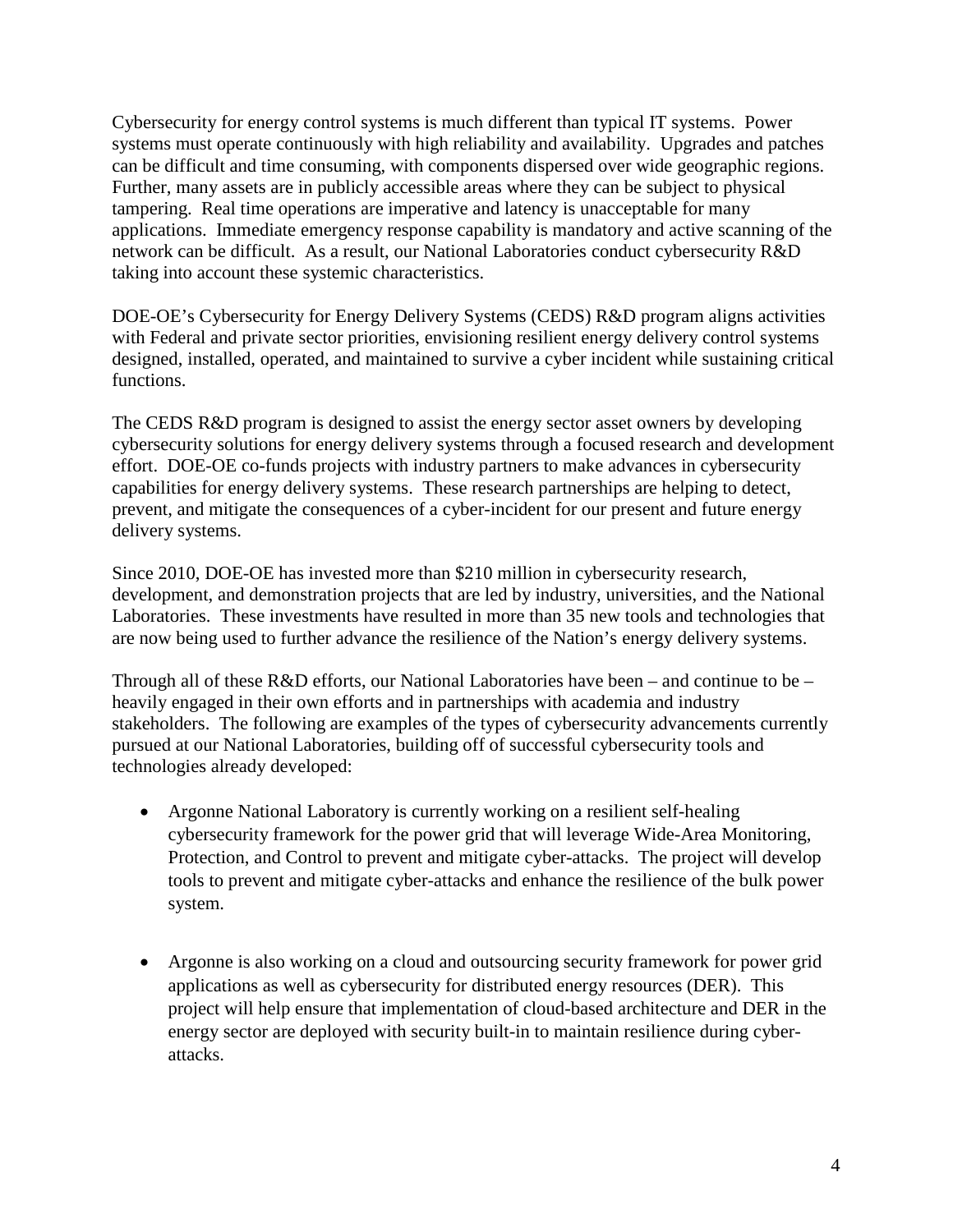- An online tool being developed by Brookhaven National Laboratory will help utilities to detect, mitigate, and evaluate the potential impact of various cyberattack scenarios to reduce the risk that malicious compromise of essential forecasting data used for grid scheduling and operation might result in disruption of energy delivery.
- The Validation and Measuring Automated Response Project led by the Idaho National Laboratory is providing a cyber-incident response comparison capability and enabling industry to work towards an automated response capability to a cyber-incident and measuring the efficacy of automated response to drive future improvements.
- Lawrence Berkeley National Laboratory has an effort underway utilizing real-time microsynchrophasor measurements and other telemetry in the distribution system to enhance identification and detection of current and future cybersecurity vulnerabilities in the power distribution grid to provide a more reliable, robust, scalable, and cost-effective means of detecting cyber-attack scenarios compared to traditional approaches.
- Pacific Northwest National Laboratory is developing visualizations that power system operators and/or cybersecurity professionals can use to make fast, accurate assessments of situations, enabling them to maintain situation awareness during unfolding events. The visualization tool will reduce the burden on the operators and enable them to make faster decisions and maintain cybersecurity situational awareness.
- Pacific Northwest National Laboratory is also working on a project evaluating existing Live Analysis monitoring and detection tools for energy delivery systems use. The research seeks to develop a tool that could provide evidence of anomalous cyber behavior on a live energy delivery system without interrupting energy delivery.
- The Artificial Diversity and Defense Security (ADDSec) project at Sandia National Laboratory is developing defensive technologies that randomly and automatically reconfigure energy delivery operational network parameters moment-by-moment to impede reconnaissance and cyber-attack planning. ADDSec will increase the security of both legacy and modern energy delivery systems by converting these traditionally static systems into moving targets.
- "Sophia" is a tool researched and developed by the Idaho National Laboratory (INL) that enhances continuous situational awareness of energy delivery control system communications and helps detect potential cybersecurity concerns. The technology helps strengthen the cybersecurity of our Nation's energy infrastructure today and of note is the fact INL successfully transitioned this technology to commercial use through a licensing agreement.